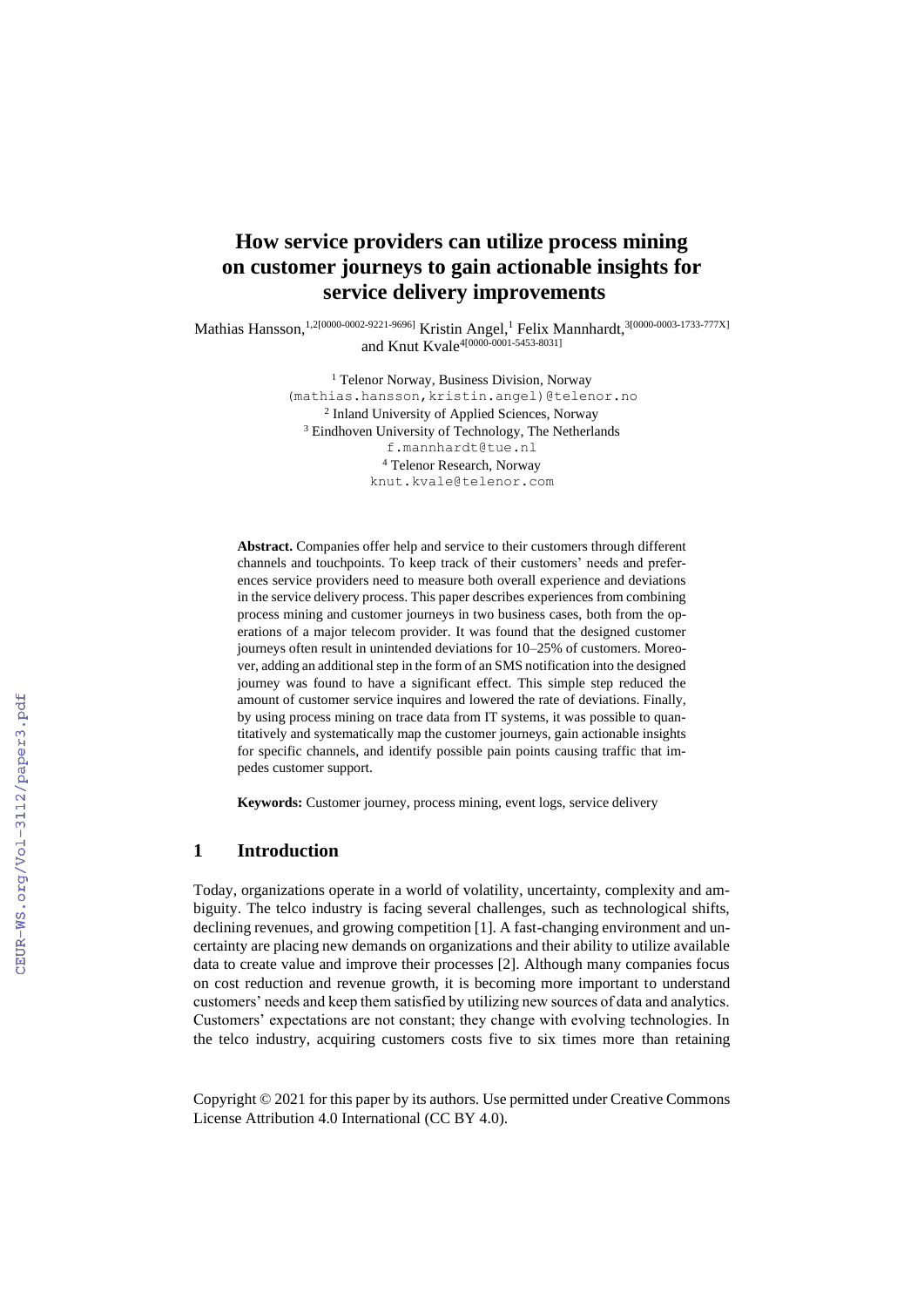existing customers [3]. Therefore, it is not surprising that companies are becoming more and more customer centric.

To meet the digital demands imposed by industry norms, many companies invest heavily in self-service solutions to automate their processes. For many customers, this means zero contact with a service provider representative. It is argued that the psychological aspects of adapting to self-service solutions are linked to the previous social relationships a customer has had with a company [4]. By switching to self-service solutions, companies expect gains in efficiency, but it is conceivable that some customers may experience feeling a loss of uniqueness and the lack of a personal relationship with a company, which can offset the positive gains achieved from automatization. Consequently, it is even more important to use data to study customer journeys to gain insight about pain points, preferences, and usage patterns. This provides valuable information about which customers prefer digital channels and which need personal attention.

Improving the customer experience  $(CX)$  is an area where it is possible for a company to differentiate itself in the marketplace with relatively low capital investments. In a recent Forrester report [5], the potential benefits from improved CX were shown to be increased customer retention, higher cross-sell and upsell potential, more new customers, and decreased cost to serve. A solution for designing excellent CX lies in analyzing and deeply understanding customer journeys, i.e., to describe services from the customer's point of view [6,7]. It has been argued that the customer journey approach represents a paradigmatic shift in how organizations understand a customer's experience of a service [8].

The digital shift and emergence of self-service platforms has given rise to big data, which creates new possibilities for value creation. However, it also creates challenges related to analyzing and structuring the data. In the telco industry, there are many generated events, such as calls, messages, and network information, but also click data from digital self-service channels (i.e., apps and web solutions). The data can be used to map customer journeys and understand the CX at each point of contact. Process mining is a technique that supports discovering, monitoring, and improving processes as they actually are; it is mainly applied in a process management context in organizations. However, it has also been used to study customer journeys [9].

This paper reports on the results of a study that combined the concept of customer journeys and process mining to gain actionable insights for service delivery improvements in the context of Telenor Group, which has 187 million customers across the Nordic countries and Asia. Telenor is currently undergoing an important modernization process, focusing on data, analytics, and customer journeys with the goal of becoming a more data driven and customer centric company. The research question is: How can a service provider utilize process mining on customer journeys to reduce service cost and inbound calls to customer service agents? To answer this, this study used event data from digital channels, such as apps and web solutions, as well as operated channels to map customer journeys using process mining, for two specific customer journeys.

It was found that the designed customer journeys often result in unintended deviations where digital journeys break down and there is need for a customer support. This is also true for simple journeys involving three or four steps. The results presented in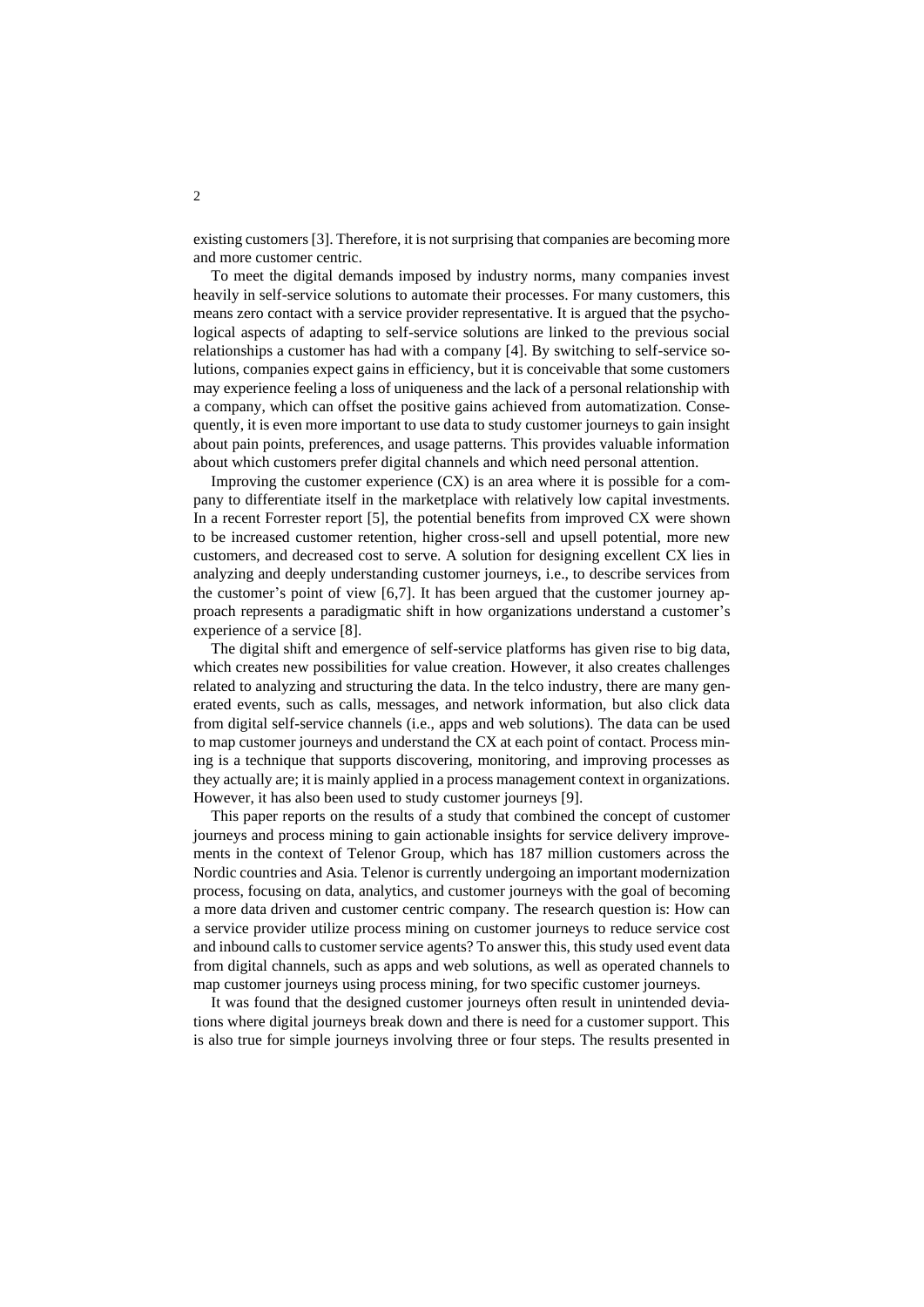Section [4](#page-5-0) suggest that priming the customers to use self-service solutions, had a significant effect on the number of customers that managed the journey fully digitally.

The study discussed in this paper offers several key contributions. First, it integrates the concept of customer journeys with process mining to address a concrete business challenge. Second, it provides a case description where mapping customer journeys by utilizing trace data and process mining tools provides a comprehensive overview of customer behavior, which is needed to evaluate customer preferences, used channels, possible pain points, and to optimize customer journeys to gain actionable insights.

# **2 Situation faced: SIM-card case**

When undergoing digital transformation, CX plays a crucial role [10]. How best to digitize the customer journey has been an important task for service providers as there is increasing demand to reduce operating costs by moving customers from manned to digital channels. To succeed, companies need insight into why customers are calling customer service agents instead of using the self-service solutions. The different touchpoints that customers can use in the setting discussed in this paper, and from which the study's event data were obtained, are presented i[n Fig. 1.](#page-2-0)



**Fig. 1.** Mapping different customer touchpoints to channels.

<span id="page-2-0"></span>In general, the task of tracking and analyzing multichannel customer interactions across digital and manned channels was difficult, mainly because different platforms give raise to silo data that were difficult to integrate. With an integrated architecture for trace/event data, a company can investigate which channels, touchpoints, and customer journeys are generating the most volume to the call center, and how customers interact across different channels/touchpoints when going through a specific journey.

This study focused on the process of SIM activation because inquiries from the end users related to SIM are one of the top three most frequent reasons to contact customer service. The SIM activation requests represent approximately 10,500 calls per year, which corresponds to 1,300 handling hours and workload for up to two full-time call agents. Ideally, tasks concerning subscriptions and SIM cards should be easily resolved in the digital self-service solutions. So, why were these the most common inquires for customer service personnel? It is important to understand the customers and their journeys across channels and to determine why customers contact customer service instead of using the self-service solution. The study discussed in this paper used the Customer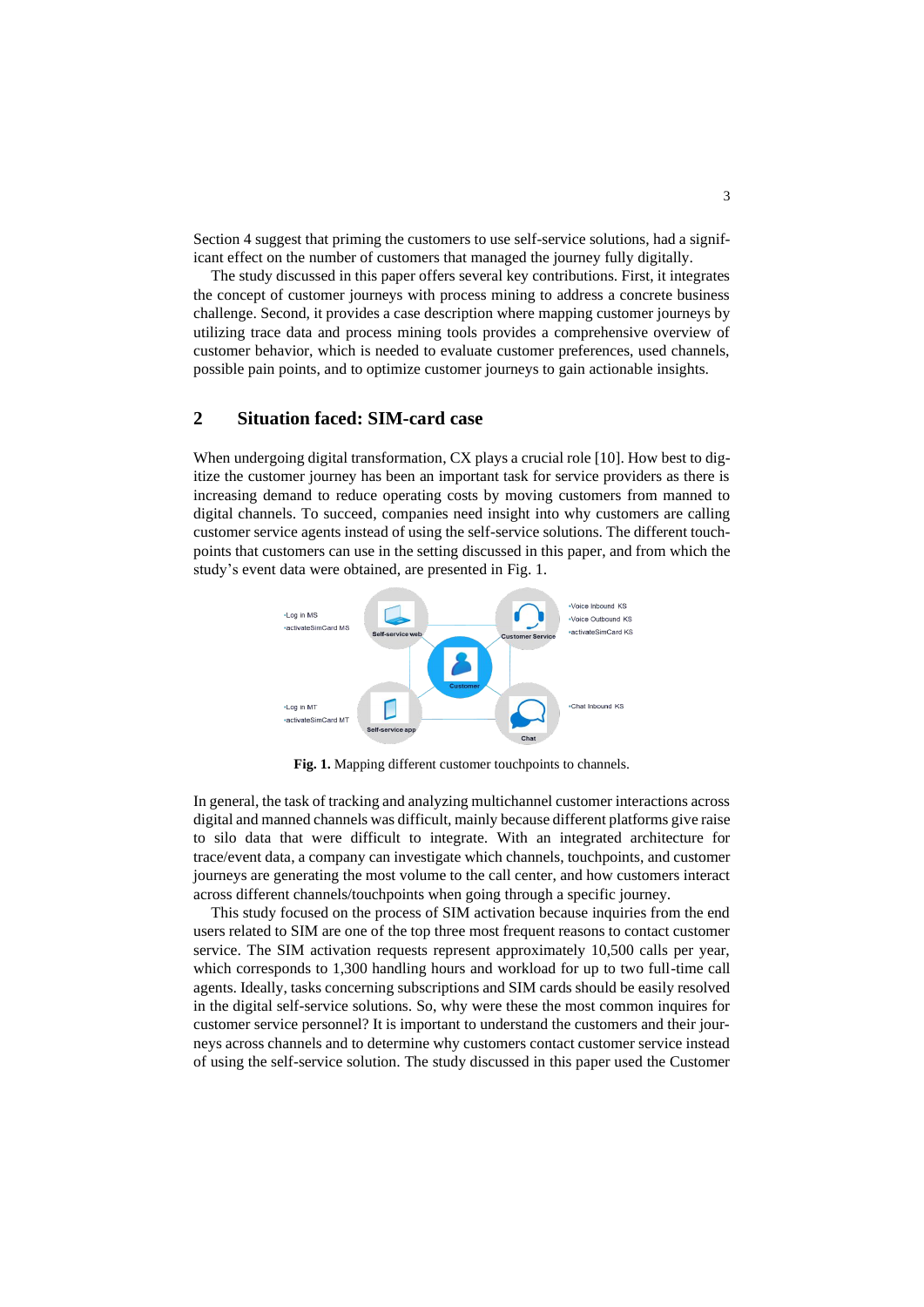Journey Framework (CJF) [6, 11] to visualize and analyze customer journeys. This is briefly described in Section 3. Two specific customer journeys for business customers of Telenor were selected and investigated.

The first customer journey (Case 1) was a so-called forced change of an SIM card for users with BankID<sup>1</sup> on a mobile device. The change was initiated by banks to increase the security level of their mobile banking solutions. To continue using BankID on their mobile device, customers with older SIM cards had to obtain newer SIM cards with upgraded technology. Customers in the target group were identified, and the intended customer journey was designed, having a digital self-service focus, as shown in [Fig. 2.](#page-3-0) The color of the touchpoint's circumference reflects the initiator of the touchpoint: the customer (orange) or the service provider (blue) [6].



<span id="page-3-0"></span>**Fig. 2.** Two cases: Forced change of an SIM card and ordering a replacement SIM card.

Case 2 analyzed the customer journey for ordering a replacement SIM card. Customers could order a replacement SIM card for several reasons, such as the loss of their device, outdated SIM technology, or errors. [Fig. 2](#page-3-0) shows that there was no SMS notification during this customer journey.

The two cases are comparable as they have a defined intended customer journey both relating to SIM card replacement. However, the two journeys deviate in two important ways. The first difference is the need to change the SIM card, which is driven by external requirements in Case 1 and by customer needs in Case 2. The second difference is variations in the information provided to the customers along their journey. In Case 1, the customers received an SMS notification to guide them into digital behavior. In Case 2, no SMS notification was given. By studying and comparing these two journeys it is possible to determine whether or not closer follow-up would lead the customer to the desired action.

For both journeys, online and offline data were mapped to identify different touchpoints the customers were going through in these specific journeys. Online data included trace data from end users in the self-service solutions, like the app and web applications. Offline data included data from manned channels.

<sup>&</sup>lt;sup>1</sup> BankID is a personal and simple electronic ID for secure online identification and signing.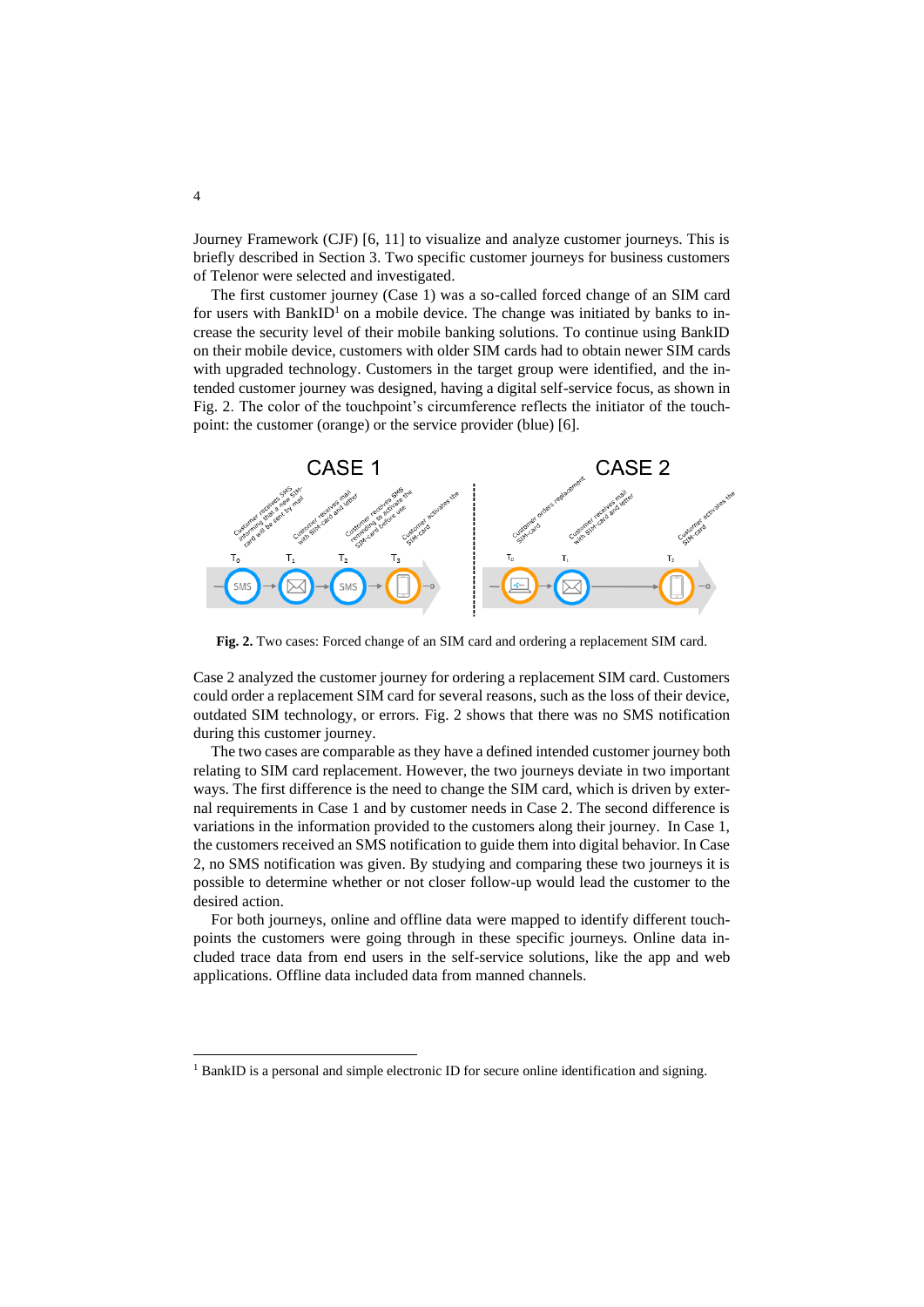# **3 Action taken: Process mining and the customer journey**

### **3.1 Qualitative analysis using customer journey mapping**

Traditionally, customer journeys have been studied applying a qualitative approach using interviews and case studies and a small sample. In response to Telenor's strategic need to measure CX across touchpoints in 2008, several iterations of customer journey mapping (CJM) in the business units were conducted before the formal launch of the CJF [6, 11]. In this framework, a customer journey is defined as "Customer's interactions with one or more service providers to achieve a specific goal" [6] (p. 846). A touchpoint is defined as an "Instance of communication between a customer and a service provider" [6] (p. 846). The CJF distinguishes between planned or intended customer journeys and actual customer journeys. The intended customer journey reflects the service process as planned by the service provider [\(Fig. 2\)](#page-3-0). The actual journey is the individual journey that occurs during the execution of a service.

Qualitative CJM studies have previously been conducted at Telenor to establish the "as-is" picture of service delivery as the foundation for service improvements and future redesign. The motivation behind most studies has been to identify the reasons for a high number of customer inquiries or a high churn rate [6, 11]. Although only around 30-40 customers were followed in each of the qualitative CJM studies, the insights led to major changes in the organization [6, 12].

#### **3.2 Analyzing customer journeys with process mining**

A drawback of the qualitative approach is the limited number of customer journeys that can be investigated. While valuable insights may be uncovered, the sample taken is often small and could be biased, i.e., only certain customers participate in research studies, and frequent repetition of studies is difficult because they are costly. A data-driven approach is needed. Such an approach should leverage the data recorded by the various information systems supporting the different channels of communication with the customer. Process mining was chosen as the technique to be explored since it has been shown to be successful in mapping customer journeys [9].

The term, customer journeys [6], has been defined as an unfolding process involving a series of events performed by actors to accomplish a desired outcome. The basic data requirements of process mining are event labels and timestamps, and they can be obtained for all the touchpoints for a specific customer. Each sequence of touchpoints for a specific customer for a certain goal (i.e., an actual customer journey) serves as a case and it is possible to extract the corresponding events from Telenor's backend systems into a sequence of events (i.e., a trace). The interaction of a customer with services in a customer journey may potentially be very complex and spread across several systems and organizational entities, leading to highly fragmented data and difficulty in tracking the journey as a single case. To avoid this complexity in the initial exploration of process mining as a method for customer journey analysis, the study discussed in this paper focused on very specific short journeys where integration of the necessary event data was feasible.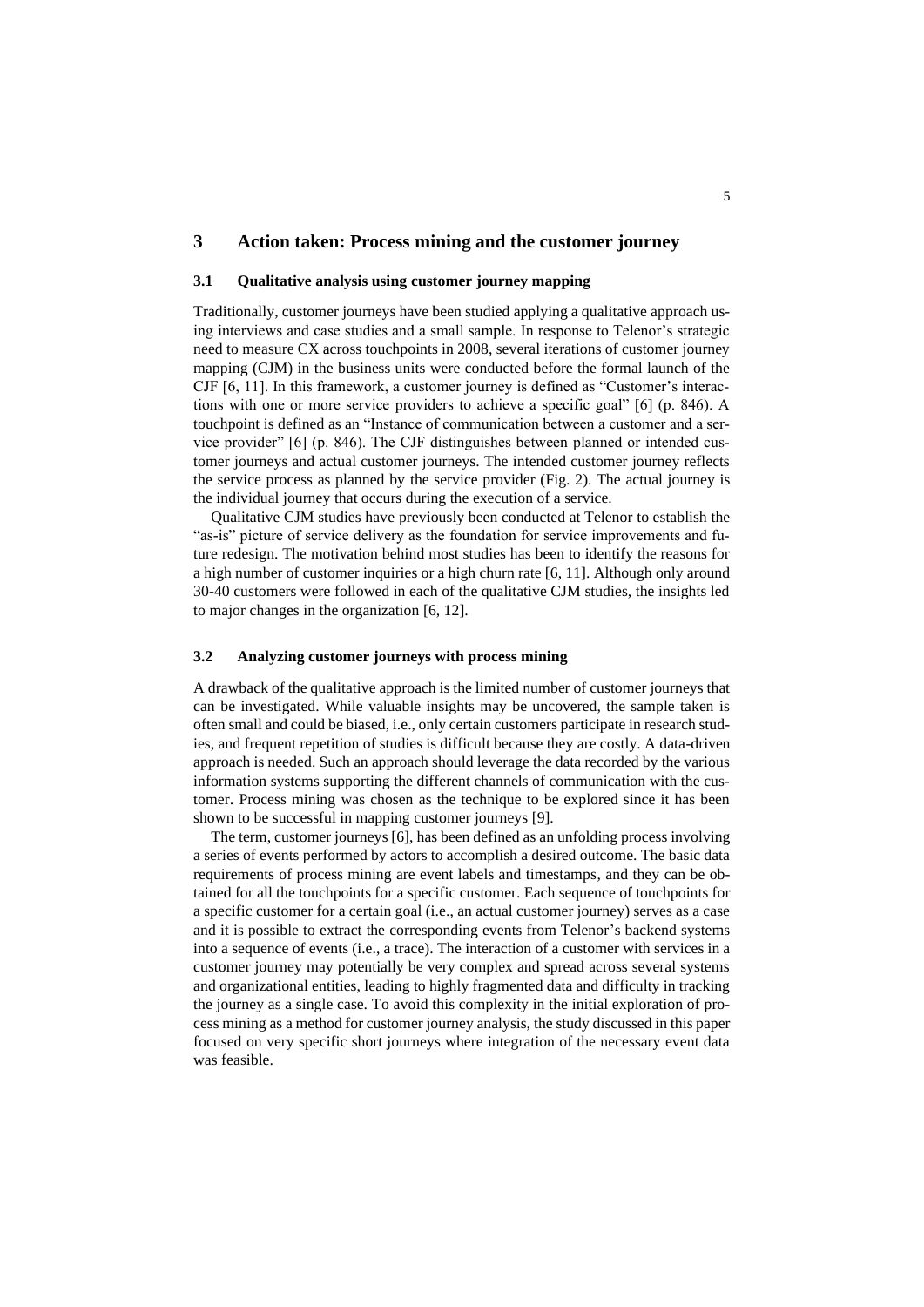Toward that end, the process mining tool, Disco from Fluxicon, <sup>2</sup> was used for the initial process discovery. Disco was chosen because it could be used as a stand-alone tool for this initial exploration, and it could be used in combination with the existing data infrastructure. Disco discovers a process map visualization of the customer journey based on an input dataset where each row represents one event that occurred for a particular customer. The process map visualization indicates the different actual journeys taken by the customers and the frequency of those journeys. Other perspectives are possible, for example, showing the average time between certain touchpoints. The present study focused on frequency since it is less important than the occurrence of certain events, e.g., contacting the customer service agent.

# <span id="page-5-0"></span>**4 Results achieved**

Process discovery was applied to both customer journeys. All data were handled in accordance with the requirements of the General Data Protection Regulation and deleted within the defined retentions schedule.

#### **4.1 Case 1: Forced SIM card change**

The first customer journey was the forced replacement of the SIM card for BankID users. These customers were targeted in batches. The data from January 2020 that included 7,500 customers were selected. After removing customers that did not have any events, i.e., empty traces, the sample consisted of 4,934 customers.



**Fig. 3.** Process map showing the channels used by end users without any filtering.

<span id="page-5-1"></span>Using process mining on a more aggregated level, it is possible to provide an overview of the channels that were used for this journey. The possible channels are mobile app *Mitt Telenor* (MT), web solution *Mine Sider* (MS), and *Customer Service* (KS),

<sup>2</sup> https://fluxicon.com/disco/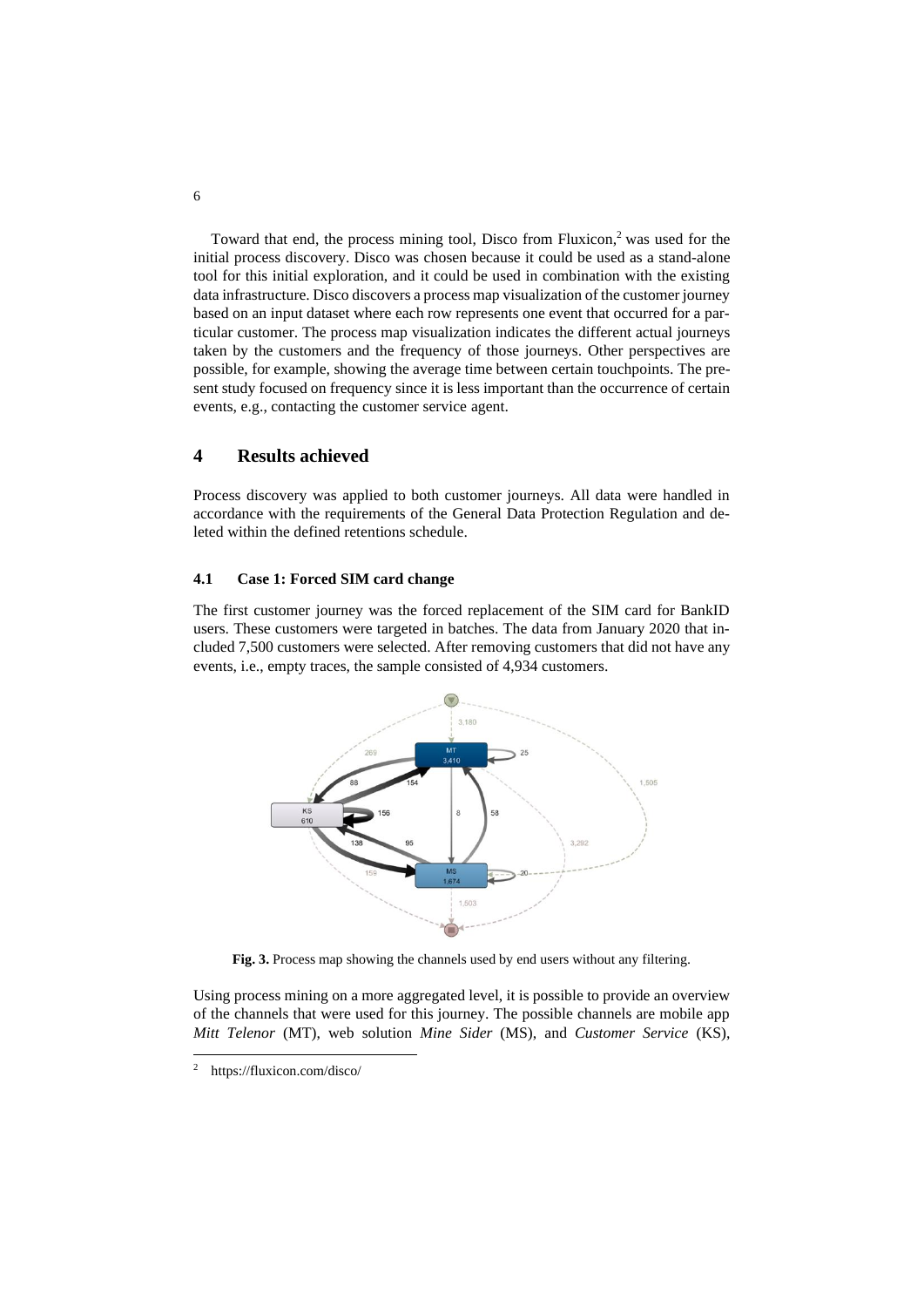including both calls and chat. This analysis used all events and showed all the possible paths in Disco. This approach is possible when looking at the data from a more aggregated level, as shown in [Fig. 3,](#page-5-1) without leading to an unreadable process map. When zooming in (moving from mapping the used channels to relevant trace data for the given channels), we restrict the output to the most frequent paths in order to get a more readable and interpretable model and avoid noise from deviations. The process map depicted i[n Fig. 3](#page-5-1) shows that the preferred channel for SIM activation was the mobile app MT, and most of the customers completed the journey fully digitally (using MT or MS). However, around 10% (453) of the customers needed help from a customer service agent resulting in 610 inquires.

More detail about which channels caused problems and how many customers went from a specific digital channel to customer service, and vice versa, are provided in the SIM card activation process map shown in Fig. 4 (zooming in).



**Fig. 4.** Process map showing the customer journeys for SIM activation. Level of process map detail: Activities =  $100\%$ , Paths =  $80\%$ .

While the majority of customers finished their journey fully digitally (90%), some customers encountered issues with the process and needed help. Some of these customers started their journey in digital self-service solutions and ended up contacting customer support, while others started in manned channels and then moved to self-service. It was found that both MS and MT had some pain points and created the need for assistance (i.e., paths from *activateSimCard MT* => *Voice Inbound KS* and *activateSimCard MS* => *Voice Inbound KS*). The process map also shows that 90% of customers that contacted the customer service were redirected to self-service solutions. However, the customer service agents were not consistent in recommending the digital channel for SIM activation. Some customers were redirected to the app solution MT ( $N = 89$ ), while others to the web solution MS ( $N = 117$ ). Additionally, 45 of the users made multiple attempts when activating the SIM card (loop to *activateSimCard MT* and *activateSimCard MS*).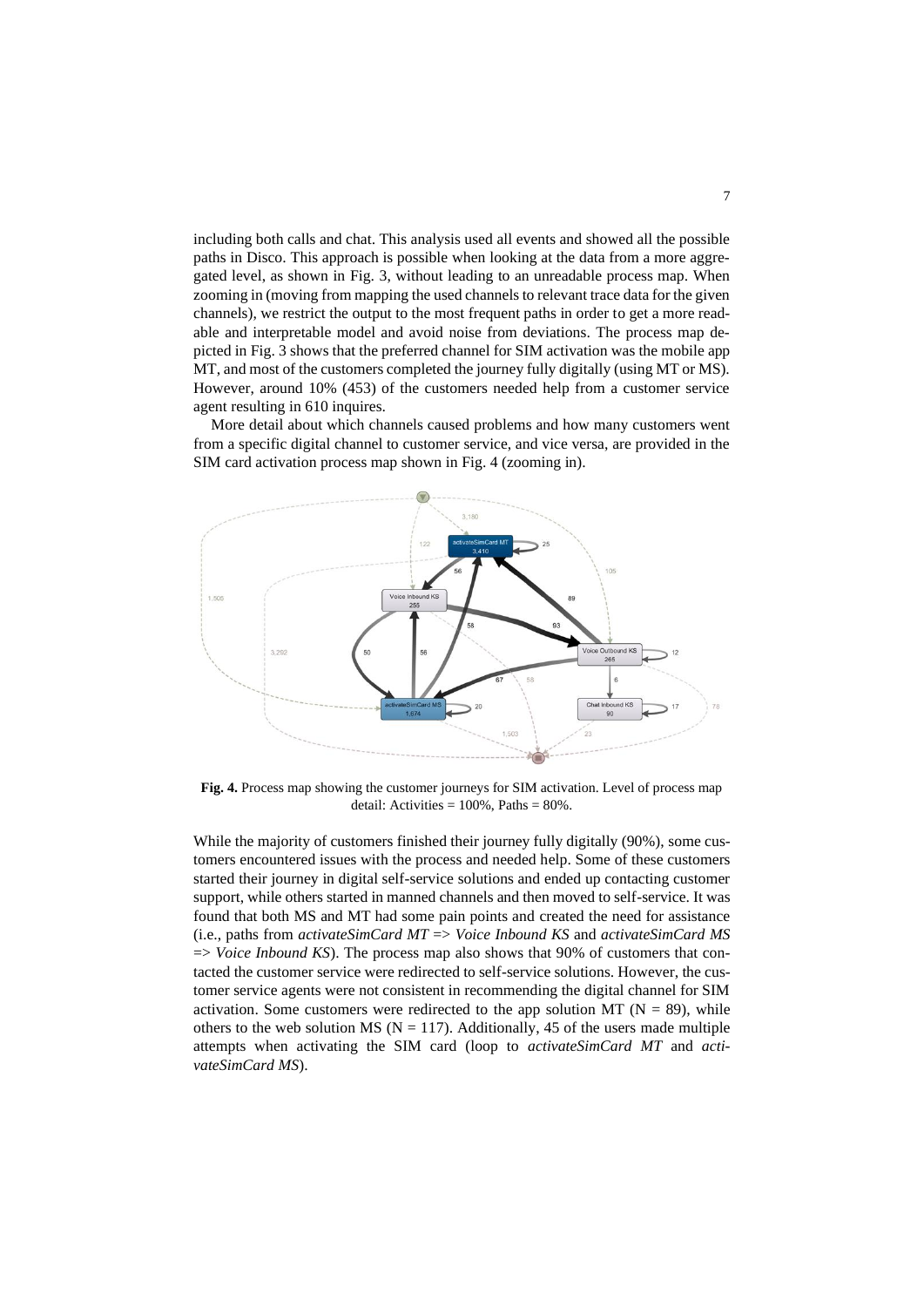*Voice Outbound* is a callback function where customers can choose to be contacted instead of waiting in a call queue. A total of 105 customers used this function (the direct path from start to *Voice Outbound KS*). For details on what was learned and the initiatives that were undertaken, see Section 4.3.

### **4.2 Case 2: Replacement SIM card**

Case 2 analyzed the customer journey when ordering a replacement SIM card with 1,460 end users in May 2020. Here, the aim was to compare whether the additional step of the SMS notification in Case 1 had any effect on the activation rate in the digital channels. Case 2 did not have this event. Similar to Case 1, the first step is to create a high-level process map outlining the used channels for the end users.



<span id="page-7-0"></span>**Fig. 5.** Process map showing the channels used by end users without any filtering.

The results presented i[n Fig. 5](#page-7-0) show that the web solution MS was the preferred channel for activating a replacement SIM card. This is contrary to the result found in Case 1 where the mobile app MT was preferred. Most of the customers managed the journey fully digitally (75%). However, this percentage is significantly lower than what was found in Case 1; thus, it can be concluded that the SMS notification to customers had a positive effect on increasing the activation rate in digital channels.

A more detailed process map of the customer journeys that involved customer service support is shown in Fig. 6. For this purpose, the events related to the activation process are filtered and the rest are excluded.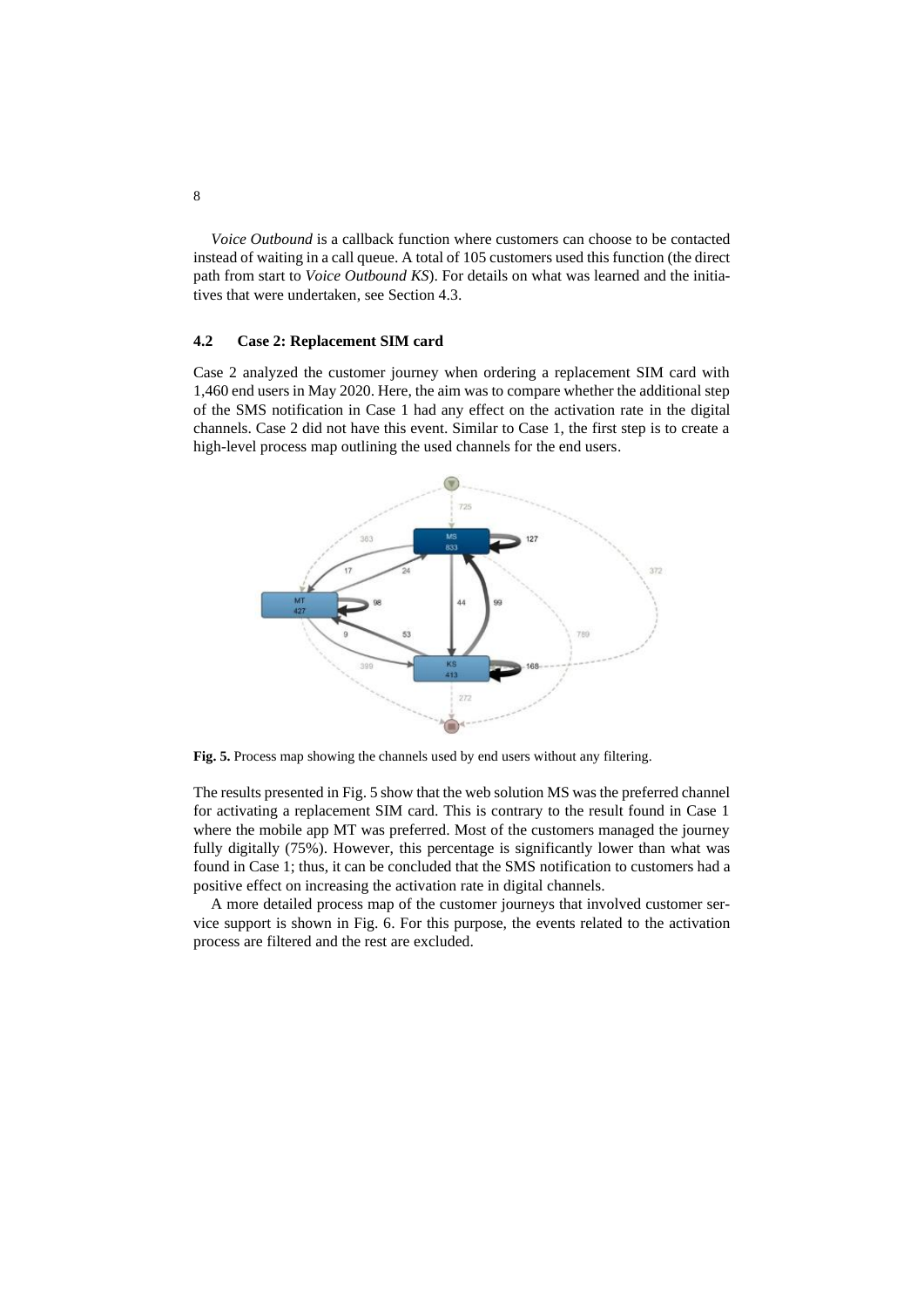

**Fig. 6.** Process map of the customer journeys that involved customer service. Level of process map detail: Activities = 100%, Paths = 80%.

The results suggest that the web solutions MS was the major channel causing problems with activation of the replacement SIM card; 22 customers needed assistance (activationSimCard MS => activationSimCard KS) and 42 had attempted to activate several times (loop to activateSimCard MS). Of the customers that contacted customer support, 63% decided to outsource the task of activation to the customer service agent (activateSimCard KS); only 27% were redirected to the self-service solutions. These findings were counterintuitive as the customer service agents should encourage and guide customers to self-service solutions. It was also the opposite of what was found in Case 1, where most of the customers that contacted customer support were redirected to selfservice solutions.

Being able to categorize and mark digital and non-digital customers creates opportunities for personalization and more advanced customer profile analysis. It also creates the possibility to be more proactive and to design tailored processes for specific customer groups. However, this is out of the scope of this paper.

# **4.3 Actionable insight**

Summarizing the results, the trace/event data from the IT systems were used to map two customer journeys by utilizing Disco. The outlined process maps for both cases indicated that there were deviations from the intended customer journeys. Using process mining helped to isolate these customers, identify which channels were involved, and determine the sequence of activities that generated traffic to customer agents. We also noted that redesigning customer journeys and adding SMS notifications had a significant effect on the number of customers that managed the journey fully digitally. The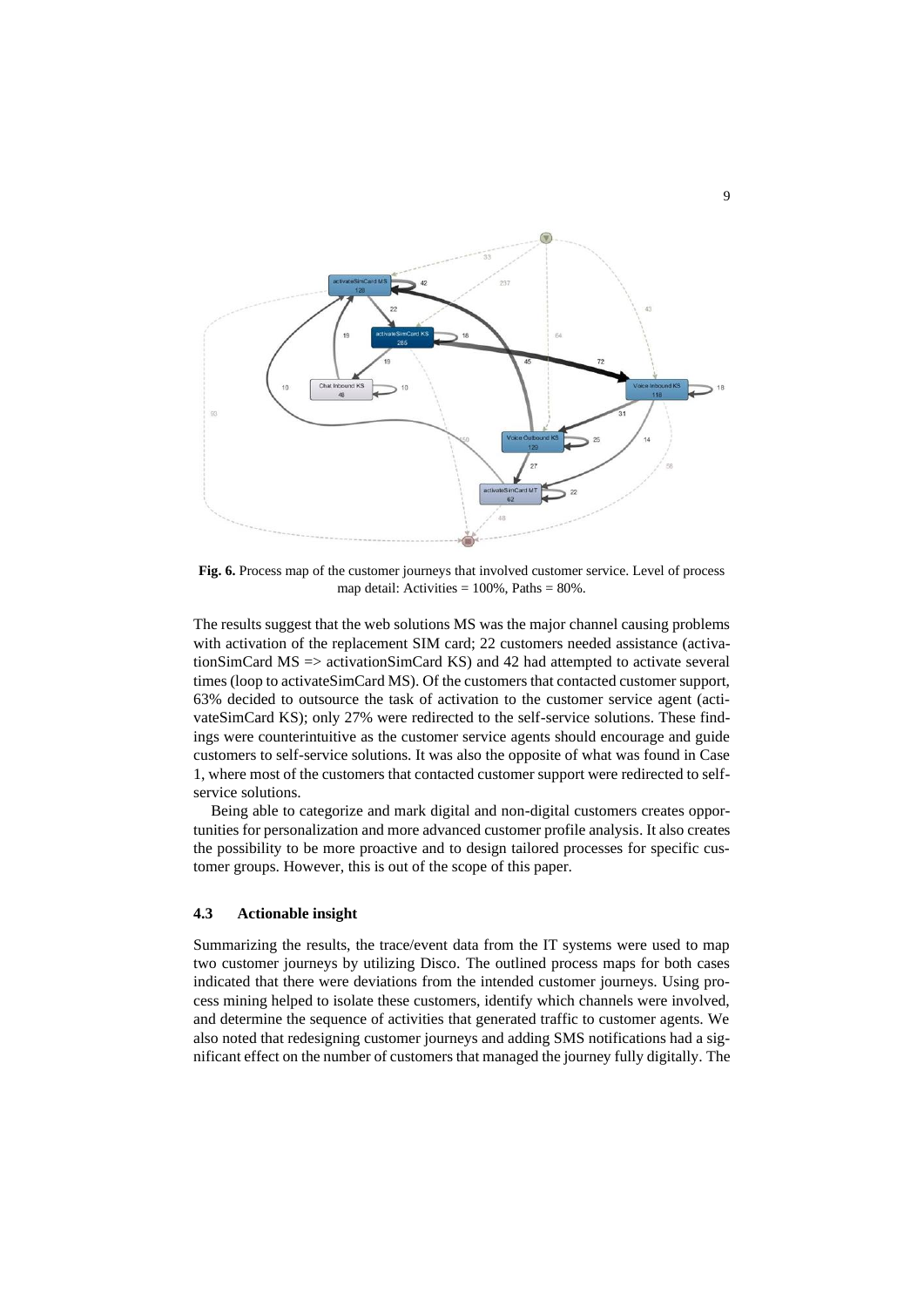insight from process mining provided a more integrated and sequential view of the endto-end customer journey than existing reporting tools. It also provided the ability to drill down into certain behaviors and customers.

When isolating the customers that started the journey digitally and then contacted customer service, it was found that one issue causing the traffic to KS was related to the dispatched mail containing the SIM card with outdated instructions on how to replace it. This letter and instructions were not consistent with the current versions of the self-service solutions; thus, it caused confusion and inconsistency in the process of activation. Looking at customers that attempted to activate several times in MT or/and in MS, it was found that, in some instances, the self-service solutions were giving error codes that were not intuitive and difficult to interpret, thus generating more traffic to customer support (*Voice Inbound KS* & *Voice Outbound KS*). Additional qualitative analysis of customers starting the journey in manned channels revealed that some customers were unaware that their issue could be solved using the self-service solution. They only needed that reminder or brief guidance to become digital. While other customers called about status of the SIM order or that they had not received the dispatch.

Based on the outlined insights, several initiatives were proposed to address the issue of service delivery improvements. First, there is a need for better routines ensuring alignment between the app developers and the created SIM letters. Second, there is a need for more informative error messages that can improve the activation journey by providing direct feedback with more information. Third, Telenor has started developing an application programming interface for self-service solutions where customers can more effectively follow their SIM orders. There may also be a need for more consistent customer support response guiding how a customer should proceed when having issues with the activation. This process should be standardized to avoid deviations and subjective evaluations of customer service agents.

# **5 Lessons learned and Discussion**

Studying customer journeys through a quantitative approach has been an educational and enriching process for Telenor. It showed the importance of studying and analyzing how customers are behaving by using event data and new tools, such as process mining. Moreover, the quantitative approach for studying customer journeys should not replace the qualitative approach; rather, it should supplement and enhance it. While the sequence of events is similar, there is a conceptual difference between the two cases as they are driven by different customer intentions. It is important to investigate whether the designed customer journeys match the actual journeys of the customers. By doing so, it is possible to identify and eliminate pain points and deliver better customer journeys making them simpler and more intuitive for customers.

To materialize further gains and value from using process mining to map and analyze customer journeys, it is necessary to build and develop an appropriate framework that can be applied to more complex journeys. This requires a common data model that supports event architecture and integrates data, which is easily accessible and contains the important events across different channels. It is also important to integrate the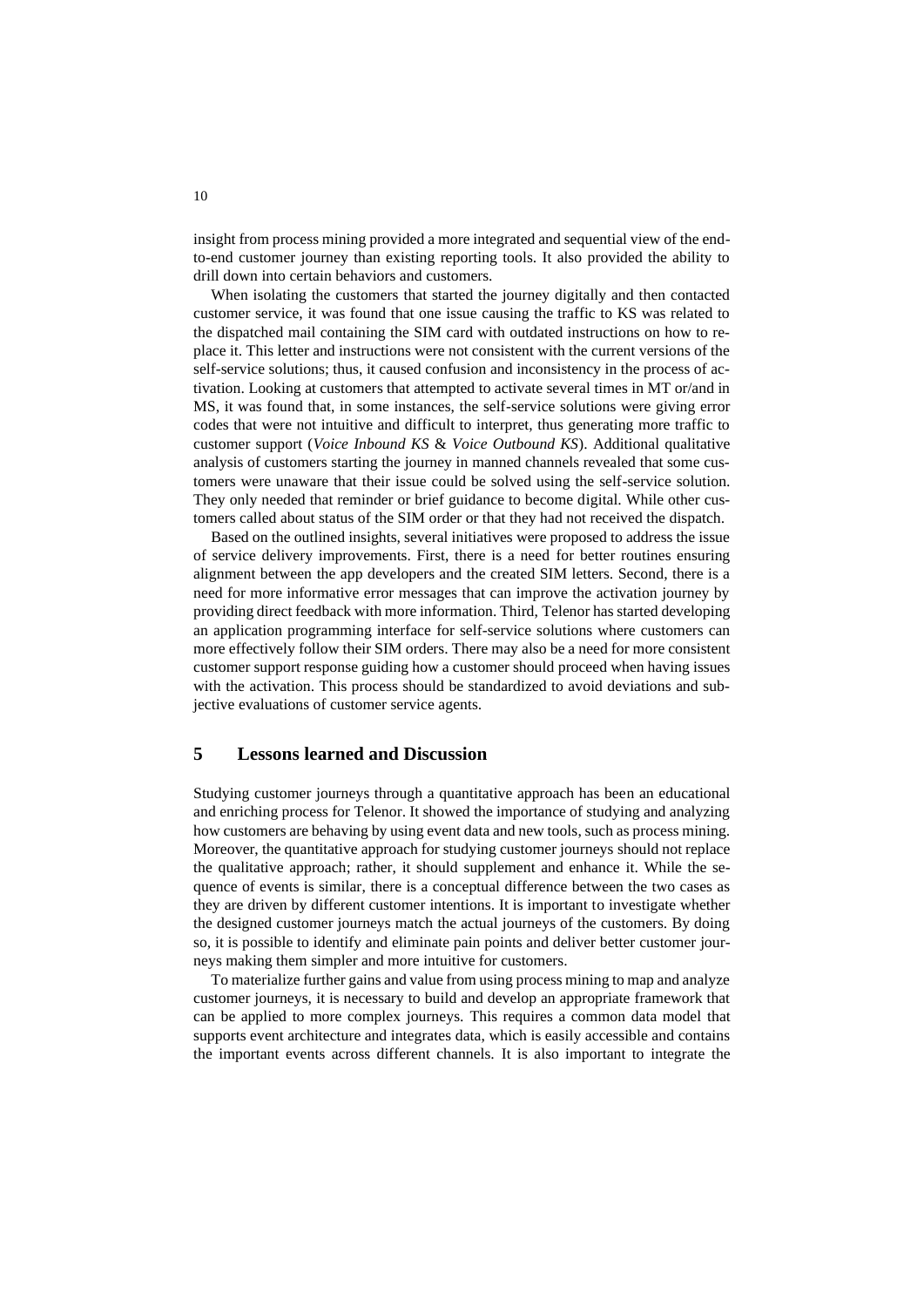process mining tool into the Telenor infrastructure to provide real-time monitoring of selected customer journeys.

In the context of Telenor, this includes increasing the level of tagging in self-service applications, selecting the right events, including more customer touchpoints, e.g., channels, campaigns, and enriching the timestamps with seconds, which is useful for sequential tracking. This increases the ability to approximate a 360-degree customer view, enabling a company to become more equipped to create better customer journeys for customers.

In this pilot project with process mining of customer journeys, we experienced some issues with the diversity in how the data are populated. It was revealed that calls routed between the customer service agents were populated over several rows, so they could be presumed to be multiple calls instead of one unique call. Telenor also offers a callback function to its customers, which could be misconceived as repeated calls in the data reported in this study. These aspects might have led to discrepancies in the process maps. Finally, having a 'start-event', including the whole sample size, would have eased visualizations in the process maps, where it would be easier to reveal how many customers dropped out. These issues will be taken into consideration in future work.

# **6 Conclusion**

As customer journeys become finely imbricated, organizational processes are also becoming more complex. Service providers need concepts and tools to understand their customers' behaviors and preferences over time. As this paper has demonstrated, taking customer journeys seriously requires a novel approach. It requires new sources of data that reflect the stream of activities performed by multiple customers. It requires new tools, such as process mining, to identify and map the performed (and not assumed) customer journeys. It requires pattern-aware operationalizations of customer journeys. Only then is it possible to gain actionable insights for service delivery improvements.

**Acknowledgement.** The presented work is part of the Smart Journey Mining project (2021-2024), which is funded by the Research Council of Norway (project no. 312198).

# **References**

- 1. Huang, B, Kechadi, M.T., Buckley, B.: Customer churn prediction in telecommunications. Expert Syst. Appl. 39(1), 1414–1425 (Jan. 2012). doi: 10.1016/j.eswa.2011.08.024
- 2. LaValle, S. Lesser, E., Shockley, R., Hopkins, M.S., Kruschwitz, N.: Big Data, analytics and the path from insights to value. MIT Sloan Manag. Rev. 52(2), 21–32 (2011)
- 3. Verbeke, W., Dejaeger, K., Martens, D., Hur, J., Baesens, B.: New insights into churn prediction in the telecommunication sector: A profit driven data mining approach. Eur. J. Oper. Res*.* 218(1),211–229 (Apr. 2012). doi: 10.1016/j.ejor.2011.09.031
- 4. Bhappu, A. D., Schultze, U.: The role of relational and operational performance in businessto-business customers' adoption of self-service technology. J. Serv. Res*.* 8(4), 372–385. (May 2006). doi: 10.1177/1094670506286571